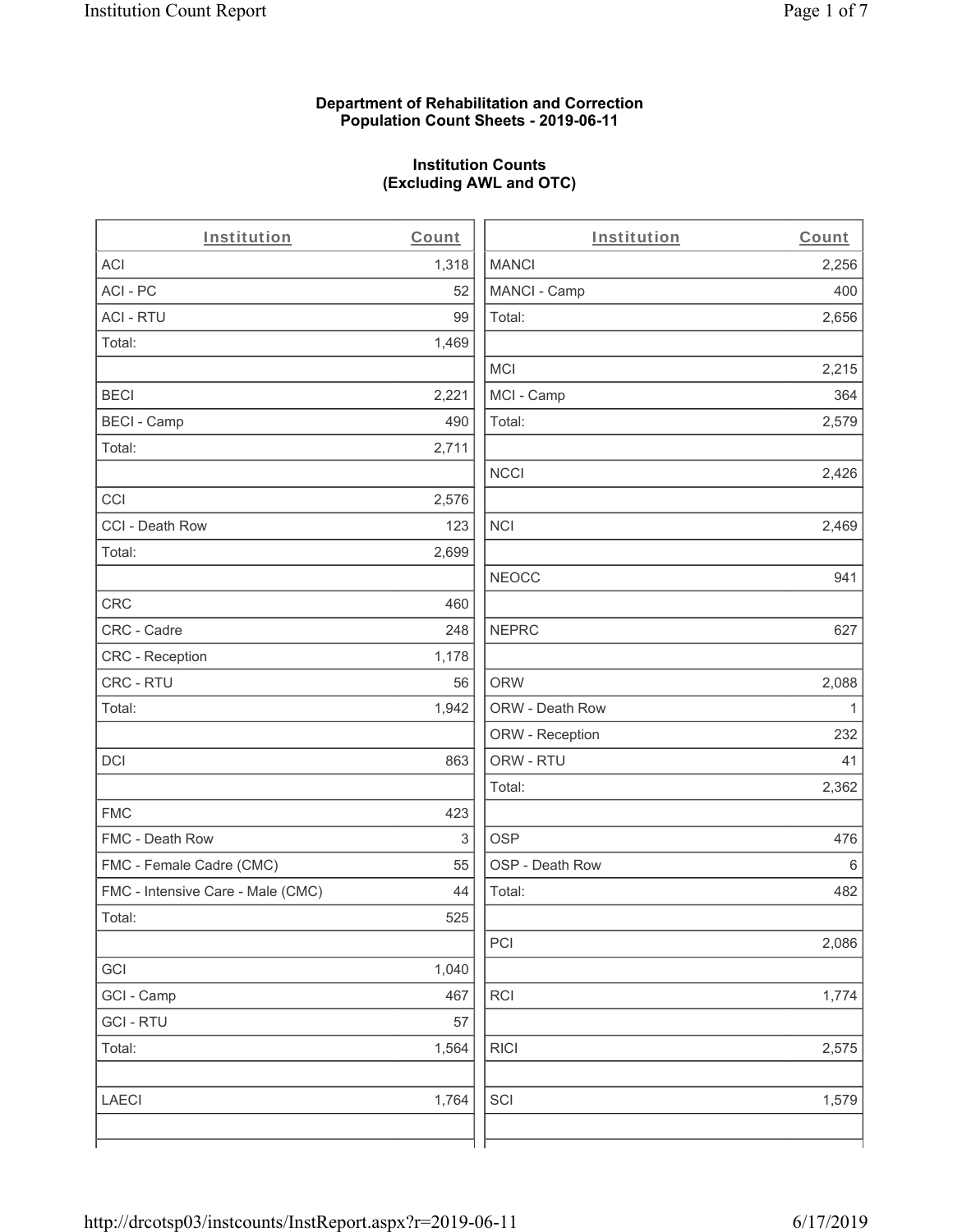| LECI                     | 2,071 | <b>SOCF</b>      | 1,250                              |
|--------------------------|-------|------------------|------------------------------------|
| LECI - Camp              | 195   | SOCF - RTU       | 57                                 |
| Total:                   | 2,266 | Total:           | 1,307                              |
|                          |       |                  |                                    |
| LOCI                     | 2,213 | <b>TCI</b>       | 874                                |
|                          |       | TCI - Camp       | 429                                |
| LORCI                    | 217   | Total:           | 1,303                              |
| LORCI - Cadre            | 132   |                  |                                    |
| <b>LORCI - Reception</b> | 1,124 | <b>TOCI</b>      | 733                                |
| Total:                   | 1,473 | <b>TOCI - PC</b> | 88                                 |
|                          |       | Total:           | 821                                |
| <b>MACI</b>              | 1,062 |                  |                                    |
| MACI - Minimum           | 1,236 | <b>WCI</b>       | 1,335                              |
| Total:                   | 2,298 | <b>WCI-RTU</b>   | 30                                 |
|                          |       | Total:           | 1,365                              |
|                          |       |                  |                                    |
|                          |       |                  | 49,139<br><b>Total Population:</b> |

\* The Total Population includes 30 Offenders with Reason Codes 30 & 31. \*\* The Total Population includes 37 Offenders with Reason Code 0A.

## **Male Population by Security Level (Include AWL and Exclude OTC)**

| Security Level         |                   | <b>Body</b> | AWL | $(-OTC)$ | Total  |
|------------------------|-------------------|-------------|-----|----------|--------|
| <b>Total Level E</b>   |                   | 1,027       |     |          | 1,027  |
| Total Level 4          |                   | 1,747       | 14  | 13       | 1,748  |
| Total Level 3          |                   | 12,145      | 176 | 158      | 12,163 |
| Total Level 2          |                   | 16,603      | 184 | 140      | 16,647 |
| Total Level 1          |                   | 13,483      | 146 | 83       | 13,546 |
| <b>Total Death Row</b> |                   | 134         | 3   | 3        | 134    |
|                        | <b>Total Male</b> | 45,139      | 530 | 404      | 45,265 |

#### **Female Population by Institution (Include AWL and Exclude OTC)**

| Institution              | <b>Body</b> | <b>AWL</b> |    | Total |
|--------------------------|-------------|------------|----|-------|
| <b>DCI</b>               | 863         | 13         | 6  | 870   |
| <b>FMC</b>               | 20          |            |    | 20    |
| FMC - Female Cadre (CMC) | 55          |            |    | 55    |
| <b>NEPRC</b>             | 627         | 11         | 5  | 633   |
| <b>ORW</b>               | 2,087       | 40         | 20 | 2,107 |
| <b>ORW - Death Row</b>   |             |            |    |       |
|                          |             |            |    |       |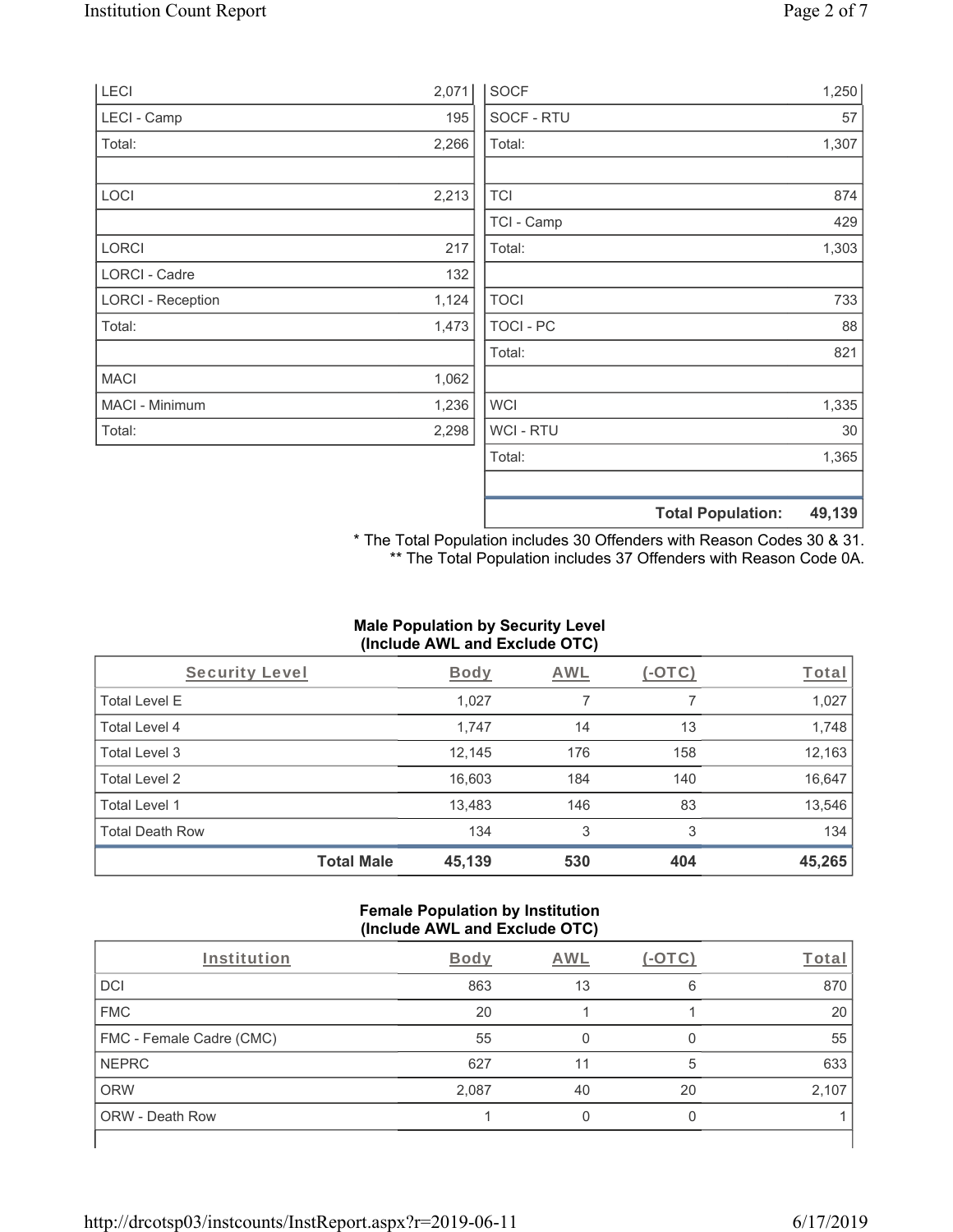| <b>ORW</b> - Reception |                          | 232    | 14  | 10  | 236    |
|------------------------|--------------------------|--------|-----|-----|--------|
| ORW - RTU              |                          | 41     |     |     | 41     |
|                        | <b>Total Female</b>      | 3.926  | 79  | 42  | 3,963  |
|                        |                          |        |     |     |        |
|                        | <b>Total Population:</b> | 49,065 | 609 | 446 | 49,228 |

#### **Male Population by Institution: Security Level 5 and E (Include AWL and Exclude OTC)**

| Institution      |                      | <b>Body</b>    | ,<br><b>AWL</b>     | (OTC)               | Total                     |
|------------------|----------------------|----------------|---------------------|---------------------|---------------------------|
| <b>ACI</b>       |                      | 4              | $\mathsf{O}\xspace$ | $\mathsf{O}\xspace$ | $\overline{4}$            |
| CRC              |                      | 3              | $\mathsf{O}\xspace$ | $\mathsf 0$         | $\ensuremath{\mathsf{3}}$ |
| CRC - Reception  |                      | $\overline{2}$ | $\mathsf{O}\xspace$ | $\mathsf{O}\xspace$ | $\sqrt{2}$                |
| CRC - RTU        |                      | $\sqrt{3}$     | $\mathbf 0$         | 0                   | $\ensuremath{\mathsf{3}}$ |
| <b>FMC</b>       |                      |                | $\mathsf{O}\xspace$ | 0                   | 1                         |
| LECI             |                      | 10             | $\mathsf{O}\xspace$ | $\mathsf{O}\xspace$ | 10                        |
| LORCI            |                      | $\overline{2}$ | $\mathsf{O}\xspace$ | $\mathsf{O}\xspace$ | $\sqrt{2}$                |
| <b>MACI</b>      |                      | 16             | $\mathsf{O}\xspace$ | $\mathsf{O}\xspace$ | 16                        |
| <b>MANCI</b>     |                      | 1              | $\mathsf{O}\xspace$ | 0                   | 1                         |
| <b>NEOCC</b>     |                      |                | $\mathbf 0$         | 0                   | 1                         |
| <b>OSP</b>       |                      | 391            | 1                   | 1                   | 391                       |
| <b>RCI</b>       |                      | $\overline{2}$ | $\mathsf{O}\xspace$ | $\mathsf{O}\xspace$ | $\sqrt{2}$                |
| <b>SOCF</b>      |                      | 465            | $\overline{4}$      | 4                   | 465                       |
| <b>TOCI</b>      |                      | 106            | 1                   | 1                   | 106                       |
| <b>TOCI - PC</b> |                      | 3              | $\mathsf{O}\xspace$ | $\mathsf{O}\xspace$ | $\sqrt{3}$                |
| <b>WCI</b>       |                      | $10$           | 1                   | 1                   | $10$                      |
| WCI-RTU          |                      | 7              | $\mathsf{O}\xspace$ | $\boldsymbol{0}$    | $\overline{7}$            |
|                  | <b>Total Level 5</b> | 1,027          | $\overline{7}$      | $\overline{7}$      | 1,027                     |

## **Male Population by Institution: Security Level 4 (Include AWL and Exclude OTC)**

| Institution                       | Body | AWL | Total |
|-----------------------------------|------|-----|-------|
| ACI                               | 5    |     |       |
| CRC                               | 14   |     | 14    |
| CRC - Cadre                       |      |     |       |
| CRC - Reception                   | 8    |     |       |
| CRC - RTU                         | 9    |     | 9     |
| <b>FMC</b>                        | 3    |     |       |
| FMC - Intensive Care - Male (CMC) |      |     |       |
| <b>LECI</b>                       | 16   |     | 16    |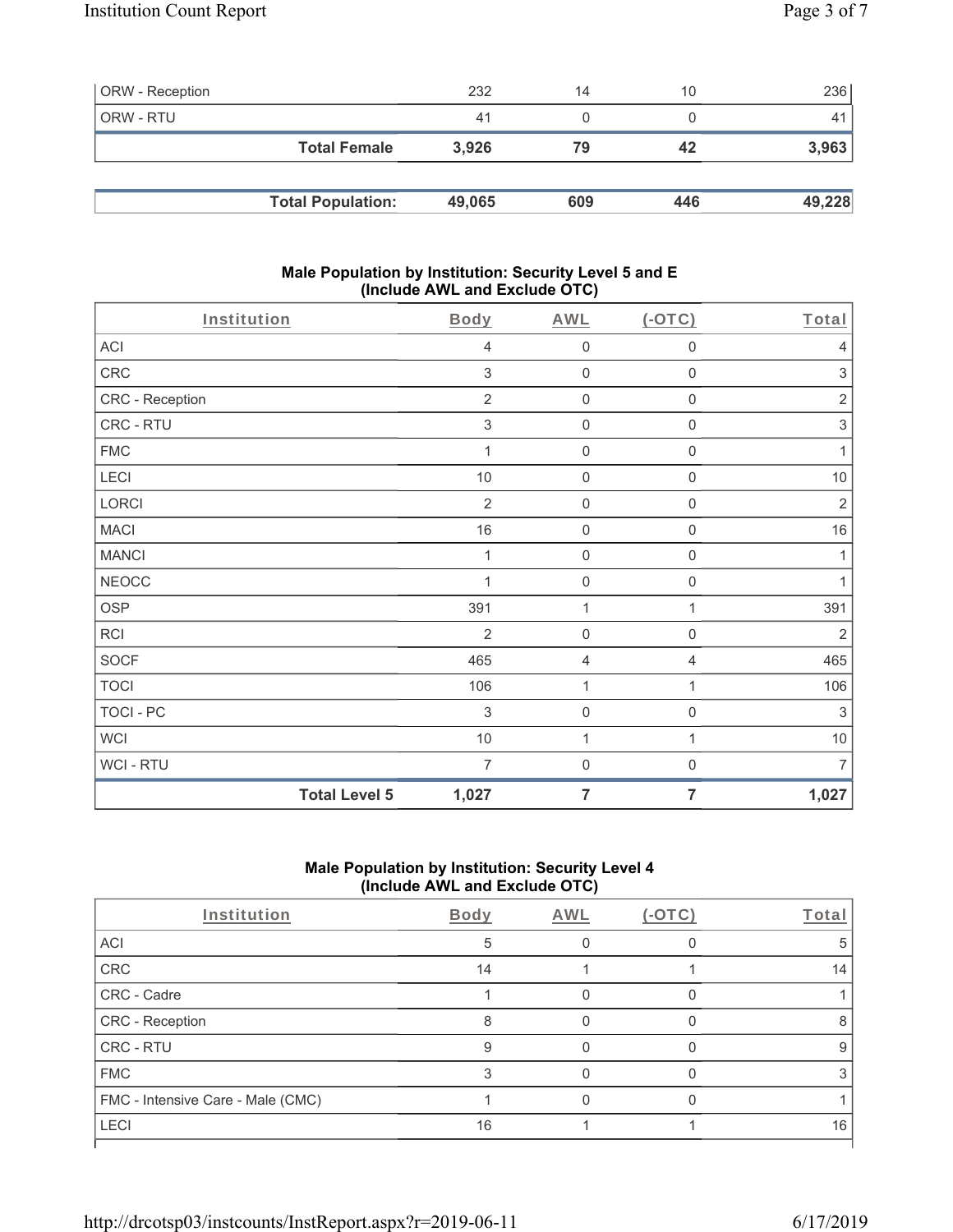| LOCI                     | $\mathbf 0$    | $\sqrt{5}$          | 5              | $\mathsf{O}\xspace$       |
|--------------------------|----------------|---------------------|----------------|---------------------------|
| LORCI                    | $\overline{7}$ | 0                   | $\mathbf 0$    | $\overline{7}$            |
| <b>LORCI - Reception</b> | 3              | $\boldsymbol{0}$    | 0              | $\ensuremath{\mathsf{3}}$ |
| <b>MACI</b>              | 26             | 1                   |                | 26                        |
| <b>MANCI</b>             | 61             | $\boldsymbol{0}$    | $\mathbf 0$    | 61                        |
| <b>NEOCC</b>             | 20             | 0                   | $\mathbf 0$    | 20                        |
| <b>OSP</b>               | 62             | $\boldsymbol{0}$    | 0              | 62                        |
| <b>RCI</b>               | $\sqrt{5}$     | $\mathsf{O}\xspace$ | $\mathbf 0$    | 5                         |
| <b>SOCF</b>              | 771            | 4                   | 4              | 771                       |
| SOCF - RTU               | 57             | $\mathsf{O}\xspace$ | $\mathbf 0$    | 57                        |
| <b>TCI</b>               | 21             | $\mathsf{O}\xspace$ | $\mathbf 0$    | 21                        |
| <b>TOCI</b>              | 614            | $\overline{2}$      |                | 615                       |
| TOCI - PC                | 23             | $\mathsf{O}\xspace$ | 0              | 23                        |
| <b>WCI</b>               | 15             | $\mathsf{O}\xspace$ | $\overline{0}$ | 15                        |
| WCI - RTU                | 5              | 0                   | $\Omega$       | 5                         |
| <b>Total Level 4</b>     | 1,747          | 14                  | 13             | 1,748                     |

## **Male Population by Institution: Security Level 3 (Include AWL and Exclude OTC)**

| Institution                       | <b>Body</b>    | <b>AWL</b>          | $($ -OTC $)$        | Total          |
|-----------------------------------|----------------|---------------------|---------------------|----------------|
| <b>ACI</b>                        | 25             | $\mathbf 0$         | $\boldsymbol{0}$    | 25             |
| ACI - PC                          | 10             | $\mathsf{O}\xspace$ | $\mathsf 0$         | 10             |
| CCI                               | $\overline{2}$ | $\mathbf 0$         | $\mathbf 0$         | $\sqrt{2}$     |
| CRC                               | 293            | $\,6\,$             | $\,6\,$             | 293            |
| CRC - Cadre                       | 107            | $\mathsf{O}\xspace$ | $\mathbf 0$         | 107            |
| CRC - Reception                   | 890            | 15                  | 15                  | 890            |
| CRC - RTU                         | 43             | $\mathbf 0$         | $\boldsymbol{0}$    | 43             |
| <b>FMC</b>                        | $\overline{7}$ | $\mathbf 0$         | $\mathbf 0$         | $\overline{7}$ |
| FMC - Intensive Care - Male (CMC) | 3              | $\mathbf 0$         | $\boldsymbol{0}$    | $\sqrt{3}$     |
| GCI                               | $\overline{2}$ | $\mathsf{O}\xspace$ | $\mathsf{O}\xspace$ | $\sqrt{2}$     |
| <b>LAECI</b>                      | 15             | $\mathbf 0$         | $\boldsymbol{0}$    | 15             |
| LECI                              | 2,030          | 13                  | $\boldsymbol{9}$    | 2,034          |
| LOCI                              | 5              | $\mathbf 0$         | $\mathbf 0$         | 5              |
| <b>LORCI</b>                      | 60             | 53                  | 51                  | 62             |
| <b>LORCI - Cadre</b>              | 8              | $\mathbf 0$         | $\mathbf 0$         | 8              |
| <b>LORCI - Reception</b>          | 782            | 1                   | 1                   | 782            |
| <b>MACI</b>                       | 915            | 5                   | 3                   | 917            |
| <b>MANCI</b>                      | 2,126          | 27                  | 24                  | 2,129          |
| MCI                               | $\mathbf 1$    | $\mathsf{O}\xspace$ | $\mathbf 0$         | 1              |
| <b>NCI</b>                        | $\overline{2}$ | $\mathbf 0$         | $\boldsymbol{0}$    | $\sqrt{2}$     |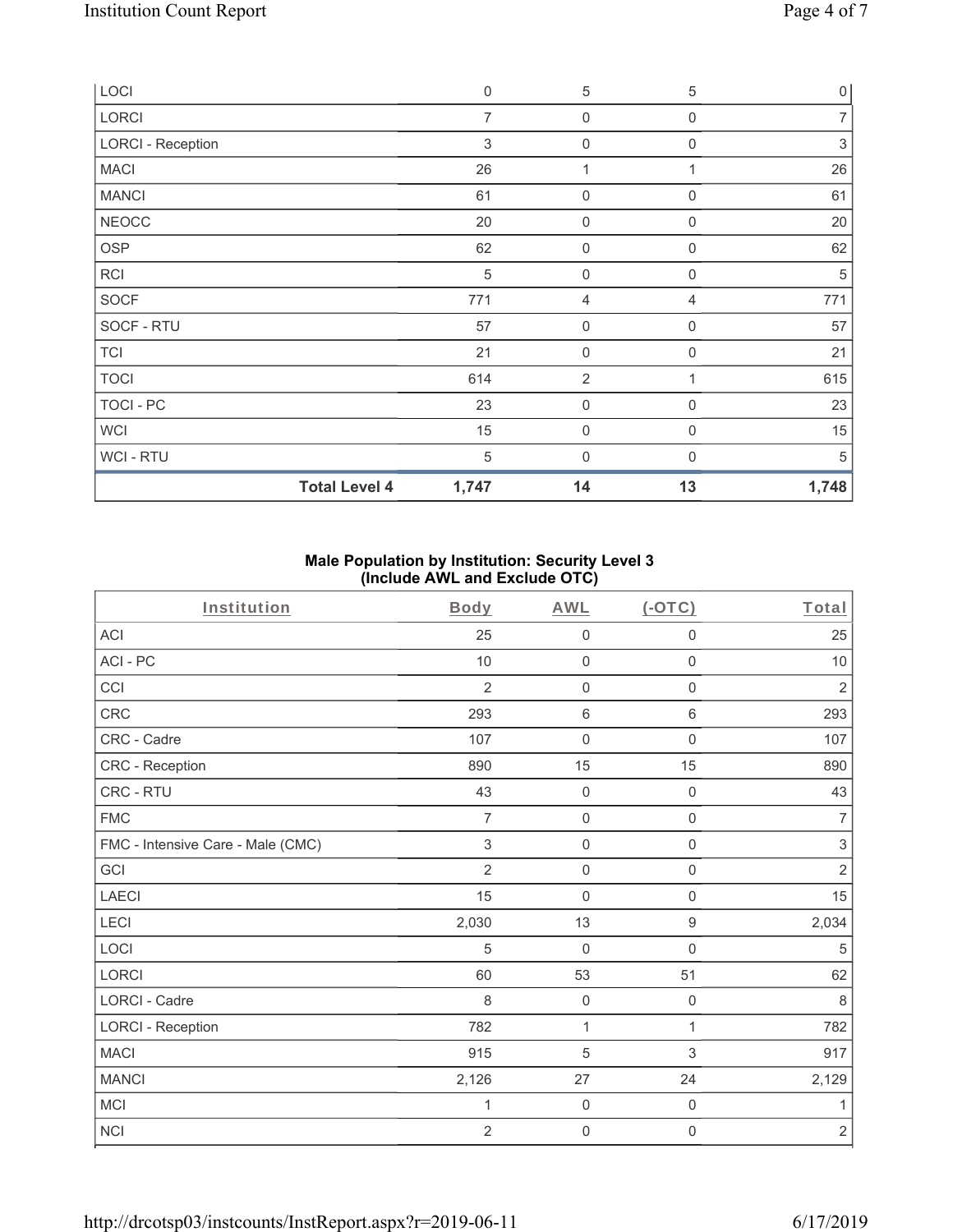| <b>NEOCC</b>     |                      | 919            | 5            | 4           | 920            |
|------------------|----------------------|----------------|--------------|-------------|----------------|
| OSP              |                      | 1              | $\mathbf 0$  | $\Omega$    |                |
| PCI              |                      | 39             | $\mathbf{1}$ | 1           | 39             |
| <b>RCI</b>       |                      | 1,657          | 15           | 13          | 1,659          |
| <b>RICI</b>      |                      | 1              | 1            |             |                |
| SCI              |                      | $\overline{2}$ | $\mathbf 0$  | 0           | $\overline{2}$ |
| <b>SOCF</b>      |                      | 14             | 0            | $\mathbf 0$ | 14             |
| <b>TCI</b>       |                      | 798            | 9            | 7           | 800            |
| TCI - Camp       |                      | 1              | 0            | 0           | 1              |
| <b>TOCI</b>      |                      | 12             | 0            | $\Omega$    | 12             |
| <b>TOCI - PC</b> |                      | 62             | $\mathbf{0}$ | $\Omega$    | 62             |
| <b>WCI</b>       |                      | 1,297          | 25           | 23          | 1,299          |
| WCI - RTU        |                      | $16\,$         | $\mathbf 0$  | 0           | 16             |
|                  | <b>Total Level 3</b> | 12,145         | 176          | 158         | 12,163         |

#### **Male Population by Institution: Security Level 2 (Include AWL and Exclude OTC)**

| Institution                       | <b>Body</b>  | <b>AWL</b>                | $(-OTC)$                  | Total |
|-----------------------------------|--------------|---------------------------|---------------------------|-------|
| <b>ACI</b>                        | 733          | $\,6\,$                   | $\overline{2}$            | 737   |
| ACI-PC                            | 31           | $\mathbf 0$               | $\mathbf 0$               | 31    |
| <b>ACI - RTU</b>                  | 72           | $\mathbf 0$               | $\mathbf 0$               | 72    |
| <b>BECI</b>                       | 1,576        | 23                        | 16                        | 1,583 |
| CCI                               | 2,013        | $\boldsymbol{9}$          | 4                         | 2,018 |
| CRC                               | 67           | $\,$ 3 $\,$               | $\ensuremath{\mathsf{3}}$ | 67    |
| CRC - Cadre                       | 138          | $\mathbf 0$               | $\mathbf 0$               | 138   |
| <b>CRC</b> - Reception            | 184          | $\boldsymbol{9}$          | $\boldsymbol{9}$          | 184   |
| CRC - RTU                         | 1            | $\mathsf{O}\xspace$       | $\mathbf 0$               | 1     |
| <b>FMC</b>                        | 11           | $\mathsf{O}\xspace$       | $\mathbf 0$               | 11    |
| FMC - Intensive Care - Male (CMC) | 13           | $\mathbf 0$               | $\mathsf{O}\xspace$       | 13    |
| GCI                               | 397          | $\,$ 3 $\,$               | $\overline{2}$            | 398   |
| GCI - Camp                        | $\mathbf{1}$ | $\mathbf 0$               | $\mathbf 0$               | 1     |
| <b>GCI-RTU</b>                    | 43           | $\mathsf{O}\xspace$       | $\mathsf{O}\xspace$       | 43    |
| <b>LAECI</b>                      | 1,161        | 24                        | 20                        | 1,165 |
| LECI                              | 14           | $\mathbf 0$               | $\mathbf 0$               | 14    |
| LOCI                              | 1,283        | $\overline{7}$            | $\,6\,$                   | 1,284 |
| <b>LORCI</b>                      | 140          | 21                        | 20                        | 141   |
| LORCI - Cadre                     | 124          | $\mathbf 0$               | $\mathbf 0$               | 124   |
| <b>LORCI - Reception</b>          | 266          | $\overline{2}$            | $\overline{2}$            | 266   |
| <b>MACI</b>                       | 105          | $\ensuremath{\mathsf{3}}$ | $\overline{2}$            | 106   |
| <b>MANCI</b>                      | 46           | $\mathsf{O}\xspace$       | $\mathbf 0$               | 46    |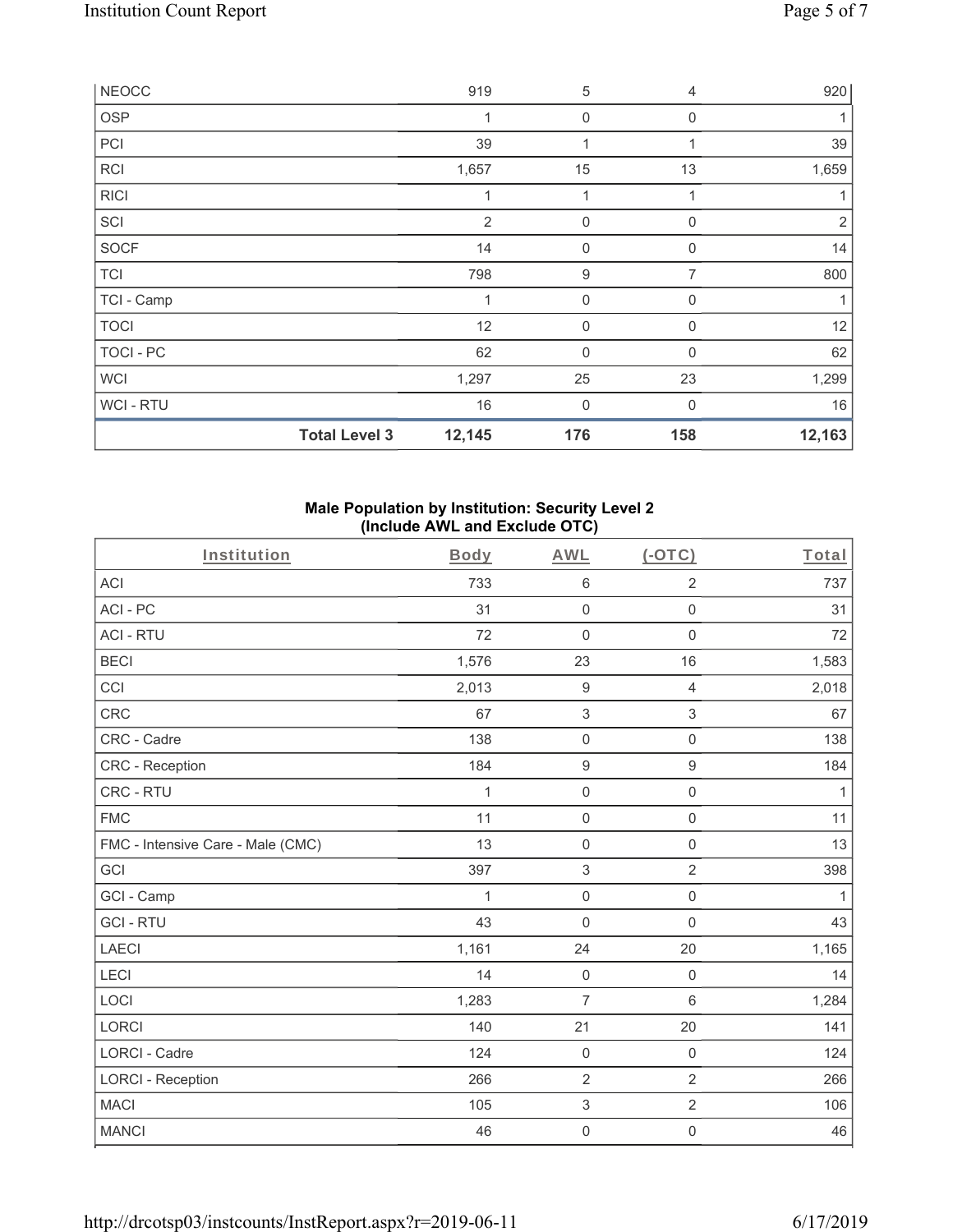| <b>MCI</b>   |                      | 1,693  | 8                | 6            | 1,695  |
|--------------|----------------------|--------|------------------|--------------|--------|
| MCI - Camp   |                      |        | $\mathbf 0$      | 0            |        |
| <b>NCCI</b>  |                      | 1,201  | 12               | 8            | 1,205  |
| <b>NCI</b>   |                      | 1,659  | 17               | 16           | 1,660  |
| <b>NEOCC</b> |                      | 1      | $\mathbf 0$      | $\Omega$     |        |
| PCI          |                      | 959    | 10               | 8            | 961    |
| <b>RCI</b>   |                      | 109    | $\boldsymbol{0}$ | 0            | 109    |
| <b>RICI</b>  |                      | 1,452  | 20               | 11           | 1,461  |
| SCI          |                      | 1,083  | 7                | 5            | 1,085  |
| <b>TCI</b>   |                      | 13     | $\mathbf 0$      | $\mathbf{0}$ | 13     |
| <b>TOCI</b>  |                      | 1      | $\mathbf 0$      | $\Omega$     | 1      |
| <b>WCI</b>   |                      | 12     | $\mathbf{0}$     | $\Omega$     | 12     |
|              | <b>Total Level 2</b> | 16,603 | 184              | 140          | 16,647 |

#### **Male Population by Institution: Security Level 1 (Include AWL and Exclude OTC)**

| Institution                       | <b>Body</b>    | <b>AWL</b>          | (OTC)               | Total          |
|-----------------------------------|----------------|---------------------|---------------------|----------------|
| <b>ACI</b>                        | 551            | $\,6\,$             | 1                   | 556            |
| ACI-PC                            | 11             | $\mathsf 0$         | $\mathbf 0$         | 11             |
| <b>ACI - RTU</b>                  | 27             | $\mathbf 0$         | $\mathsf 0$         | 27             |
| <b>BECI</b>                       | 643            | 8                   | 4                   | 647            |
| <b>BECI - Camp</b>                | 490            | $\mathbf 0$         | $\mathbf 0$         | 490            |
| CCI                               | 560            | $\overline{2}$      | $\mathbf{1}$        | 561            |
| <b>CRC</b>                        | 21             | $\overline{2}$      | $\overline{2}$      | 21             |
| CRC - Cadre                       | $\overline{2}$ | $\mathsf{O}\xspace$ | $\mathsf 0$         | $\overline{2}$ |
| <b>CRC</b> - Reception            | 90             | $\overline{2}$      | $\mathbf{1}$        | 91             |
| <b>FMC</b>                        | 381            | $\sqrt{2}$          | 1                   | 382            |
| FMC - Intensive Care - Male (CMC) | 27             | $\mathsf 0$         | $\mathsf 0$         | 27             |
| GCI                               | 641            | $\boldsymbol{9}$    | $\mathfrak{S}$      | 647            |
| GCI - Camp                        | 466            | $\mathbf 0$         | $\mathbf 0$         | 466            |
| <b>GCI-RTU</b>                    | 14             | $\mathsf{O}\xspace$ | $\mathsf{O}\xspace$ | 14             |
| <b>LAECI</b>                      | 588            | $\,8\,$             | 8                   | 588            |
| LECI                              | 1              | $\overline{4}$      | $\mathsf{O}\xspace$ | $\sqrt{5}$     |
| LECI - Camp                       | 195            | $\mathsf 0$         | $\mathsf 0$         | 195            |
| LOCI                              | 925            | $\overline{7}$      | $\mathbf{1}$        | 931            |
| LORCI                             | 8              | 10                  | $\boldsymbol{9}$    | $9$            |
| <b>LORCI - Reception</b>          | 73             | $\mathbf{1}$        | $\mathbf{1}$        | 73             |
| MACI - Minimum                    | 1,236          | 11                  | $\overline{7}$      | 1,240          |
| <b>MANCI</b>                      | 22             | $\mathfrak{S}$      | $\overline{2}$      | 23             |
| MANCI - Camp                      | 400            | 1                   | 1                   | 400            |